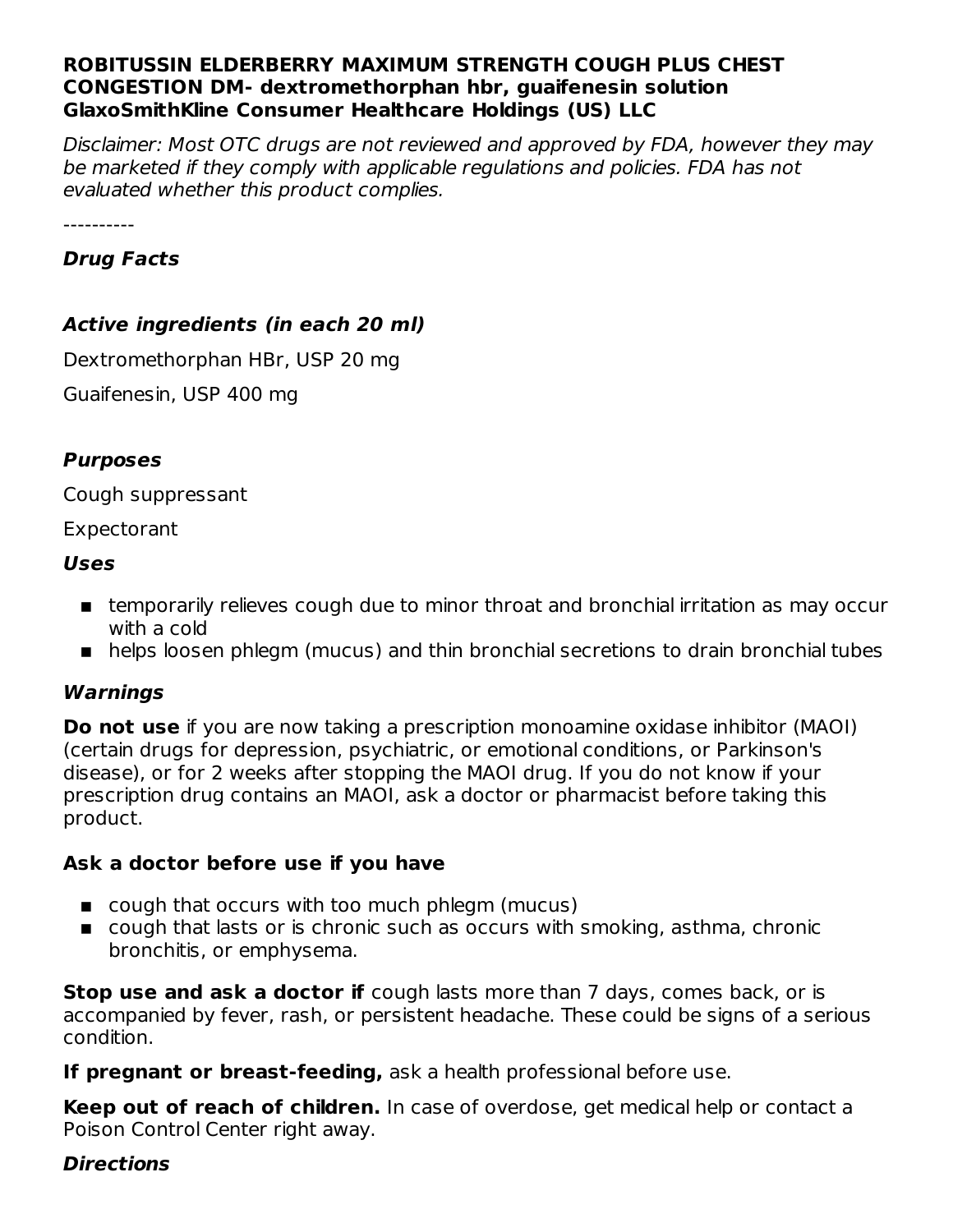- do not take more than 6 doses in any 24-hour period
- measure only with dosing cup provided
- keep dosing cup with product
- $\blacksquare$  ml = milliliter
- this adult product is not intended for use in children under 12 years of age

| age                     | dose                |
|-------------------------|---------------------|
| adults and children     | 20 ml every 4 hours |
| 12 years and over       |                     |
| children under 12 years | do not use          |

#### **Other information**

- each 20 ml contains: **potassium 5 mg,sodium 20 mg**
- store at 20-25°C (68-77°F). Do not refrigerate.

### **Inactive ingredients**

anhydrous citric acid, black elderberry juice concentrate (for flavor), carboxymethylcellulose sodium, glycerin, liquid glucose, maltodextrin, natural and artificial flavors, polyethylene glycol, propylene glycol, purified water, sodium benzoate, sodium citrate, sodium gluconate, sucralose, xanthan gum, zinc gluconate

### **Questions or comments?**

call weekdays from 9 AM to 5 PM EST at **1-800-245-1040**

### **Additional information**

Distributed by: GSK Consumer Healthcare, Warren, NJ 07059

For most recent product information, visit www.robitussin.com

Trademarks owned or licensed by GSK

@2021 GSK or licensor

Should be 18 or older to purchase

### **PARENTS:**

Learn about teen medicine abuse

www.StopMedicineAbuse.org

Packaged with Tamper-Evident bottle cap.

Do Not Use if breakable ring is separated or missing.

### **PRINCIPAL DISPLAY PANEL**

**NDC 0031-2097-02**

ADULT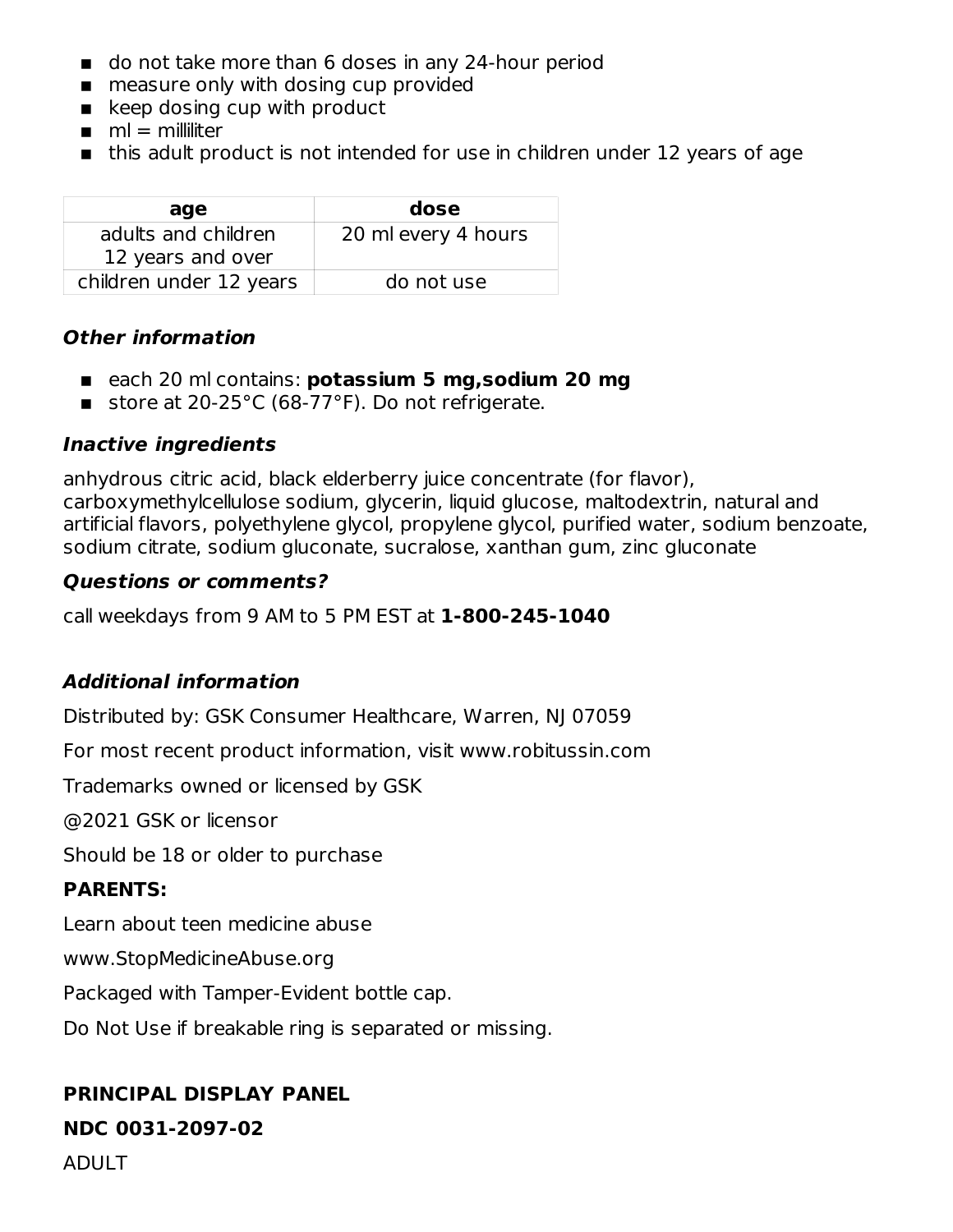#### **NEW!**

**Robitussin** 

**Elderberry** 

Cough+Chest **Congestion DM** 

#### **DEXTROMETHORPHAN HBr (Cough Suppressant) GUAIFENESIN (Expectorant)**

**NON-DROWSY** 

# **MAXIMUM STRENGTH**

- ✓ Controls Cough
- ← Relieves Chest Congestion
- $\checkmark$  Thins & Loosens Mucus

Taste the **Real Elderberry** 

### **DM MAX**

For Ages 12+ 8 FL OZ (237 ml)

PAA163287 Front Carton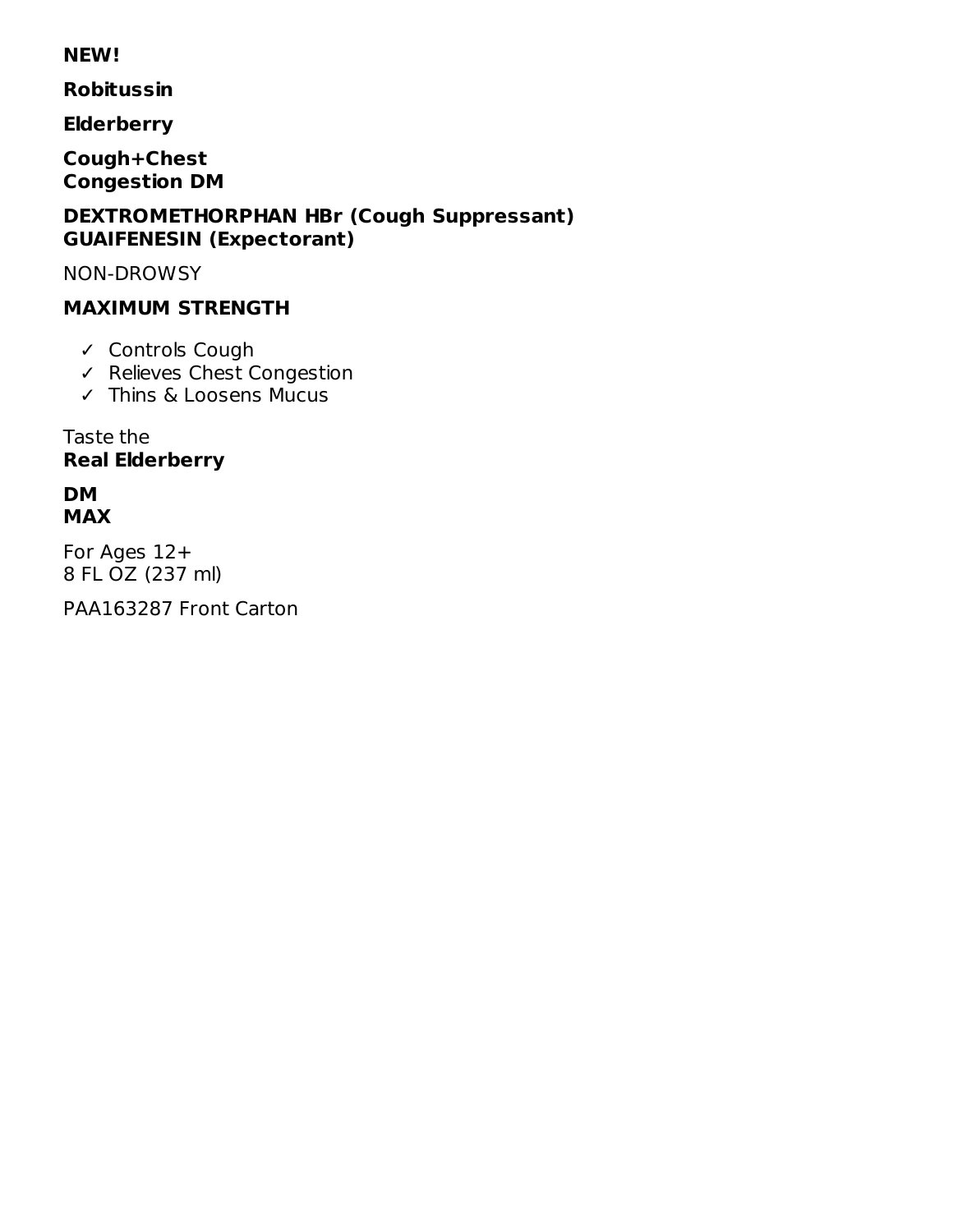# **NEW! ADULT**



## **ROBITUSSIN ELDERBERRY MAXIMUM STRENGTH COUGH PLUS CHEST CONGESTION DM**

dextromethorphan hbr, guaifenesin solution

| <b>Product Information</b>             |                |                           |                   |               |          |  |
|----------------------------------------|----------------|---------------------------|-------------------|---------------|----------|--|
| <b>Product Type</b>                    | HUMAN OTC DRUG | <b>Item Code (Source)</b> |                   | NDC:0031-2097 |          |  |
| <b>Route of Administration</b>         | ORAL           |                           |                   |               |          |  |
|                                        |                |                           |                   |               |          |  |
| <b>Active Ingredient/Active Moiety</b> |                |                           |                   |               |          |  |
| Ingradiant Nama                        |                |                           | Racic of Strongth |               | Stranath |  |

| <b>Ingredient Name</b>                                                                          | <b>Basis of Strength</b>                | Strength                      |
|-------------------------------------------------------------------------------------------------|-----------------------------------------|-------------------------------|
| <b>DEXTROMETHORPHAN HYDROBROMIDE (UNII: 9D2RTI9KYH)</b><br>(DEXTROMETHORPHAN - UNII:7355X3ROTS) | DEXTROMETHORPHAN<br><b>HYDROBROMIDE</b> | $20 \text{ mg}$<br>in $20$ mL |
| <b>GUAIFENESIN (UNII: 495W7451VO) (GUAIFENESIN - UNII:495W7451VO)</b>                           | <b>GUAIFENESIN</b>                      | 400 mg<br>in $20$ mL          |